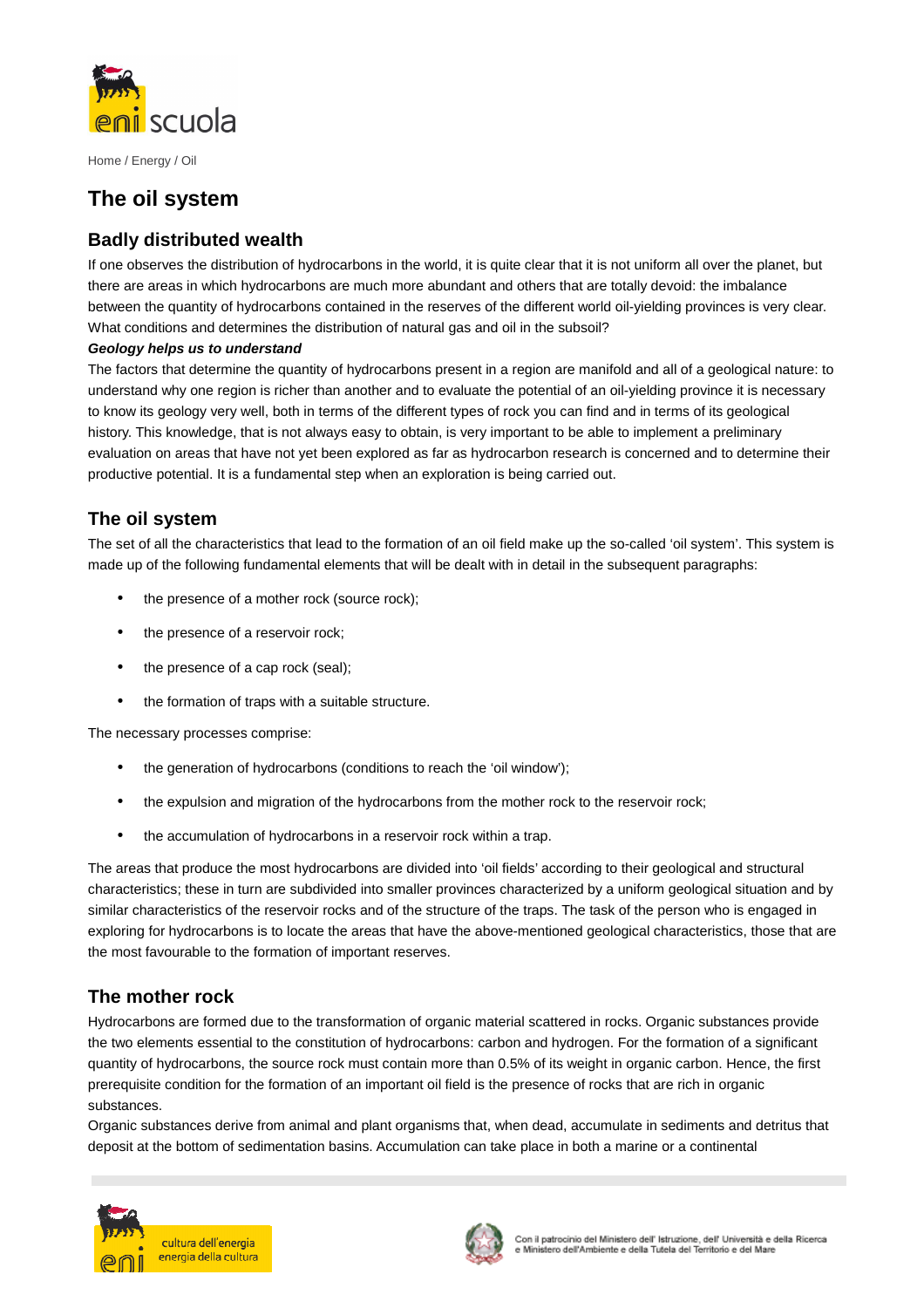

environment and in both cases the organic substances are generally decomposed rapidly and only a small part (about one per thousand) avoids the attack of bacteria and the oxidation processes. Organic substances can therefore accumulate in great quantities only in sedimentary rocks that form in basins that have been stable for a long time. The accumulation of organic material also depends on the production rate of the same, that is conditioned by environmental factors such as the availability of food and nutritious substances, light intensity and temperature. The sites that are more favourable to a high accumulation of organic material (remains of marine and land organisms) are warm, relatively shallow seas and those off the coast. In deep sea environments organic material is less, due to a scarce supply, while on land it decomposes very rapidly. The first places to look for hydrocarbons are therefore those areas in which shallow water marine sediments that are rich in organic material are present: the 'mother rocks' from which hydrocarbons originate.

It is also necessary that the organic substances should be preserved and protected from the decomposition processes as much as possible. This can be accomplished in regions of quick sedimentation, where the material is rapidly buried or in environments deprived of oxygen. Anoxic conditions can be found in closed basins with limited or no water circulation, as in lakes or lagoons with scarce communication with the open sea, in relatively shallow seas within emersed lands or in very deep oceanic basins. Anoxic basins are so tightly connected to the presence of noteworthy hydrocarbon deposits that they are considered among the most important generators of mother rocks and are therefore the object of exhaustive studies by those working on gas and oil exploration.

Mother rocks formed in closed anoxic basins have been identified in all the main oil yielding provinces: Venezuela, Colombia, Gulf of Mexico, Saudi Arabia and Alaska, while mother rocks that have formed due to rapid sedimentation have been found in the oil-yielding provinces of Argentina, West Africa, the North Sea, USA and Italy (the Po basin).

### **Transformation of organic material**

The sediments that are progressively deposited bury the ones below, that are therefore covered by growing layers of material that accumulate in time. As they are pushed deeper and deeper in the Earth's crust, the sediments slowly loose the water that they contained originally, become denser and more compact and are subjected to growing temperature and pressure. The 'oil window' is defined as the set of particular pressure and temperature conditions that are required for the transformation of organic material into hydrocarbons. For an important oil-yielding province to be formed, it is also necessary that the mother rock should reach the conditions of an 'oil window'.

The transformation can take place at low temperatures but over a long lapse of time (as in older rocks) or in a short time but with higher temperatures (as in younger rocks): the age of the mother rock is not a determining factor in the production of hydrocarbons but the temperature it reaches is. The initial characteristics of the organic substance in addition to the conditions and the time required to reach the 'oil window' can be decisive to determine a greater production of gas rather than oil. The researchers carry out a series of tests on the possible mother rocks to establish whether these have reached the conditions that are necessary for transformation, or not, by checking some specific 'indices': the reflecting power of vitrinite (an organic substance that increases, reflecting the higher the temperature to which it is subjected) and the colour of pollen spores (that become darker as the temperature rises).

### **The migration of hydrocarbons**

The hydrocarbons that form within the mother rock are generally scattered in the sediments and must have the possibility of migrating and concentrating to build up economically significant deposits. It has been calculated that only 5% of the hydrocarbons that form accumulate in oil fields of a certain importance.

Migration takes place in two phases. **Primary migration** allows the expulsion of hydrocarbons from the mother rock with a mechanism similar to the one that provokes the alienation of the water originally present in the sediments due to the growing pressure to which they are subjected.

Oil and gas are lighter and less dense than water so during secondary migration they tend to rise through pores and fractures in the rock.



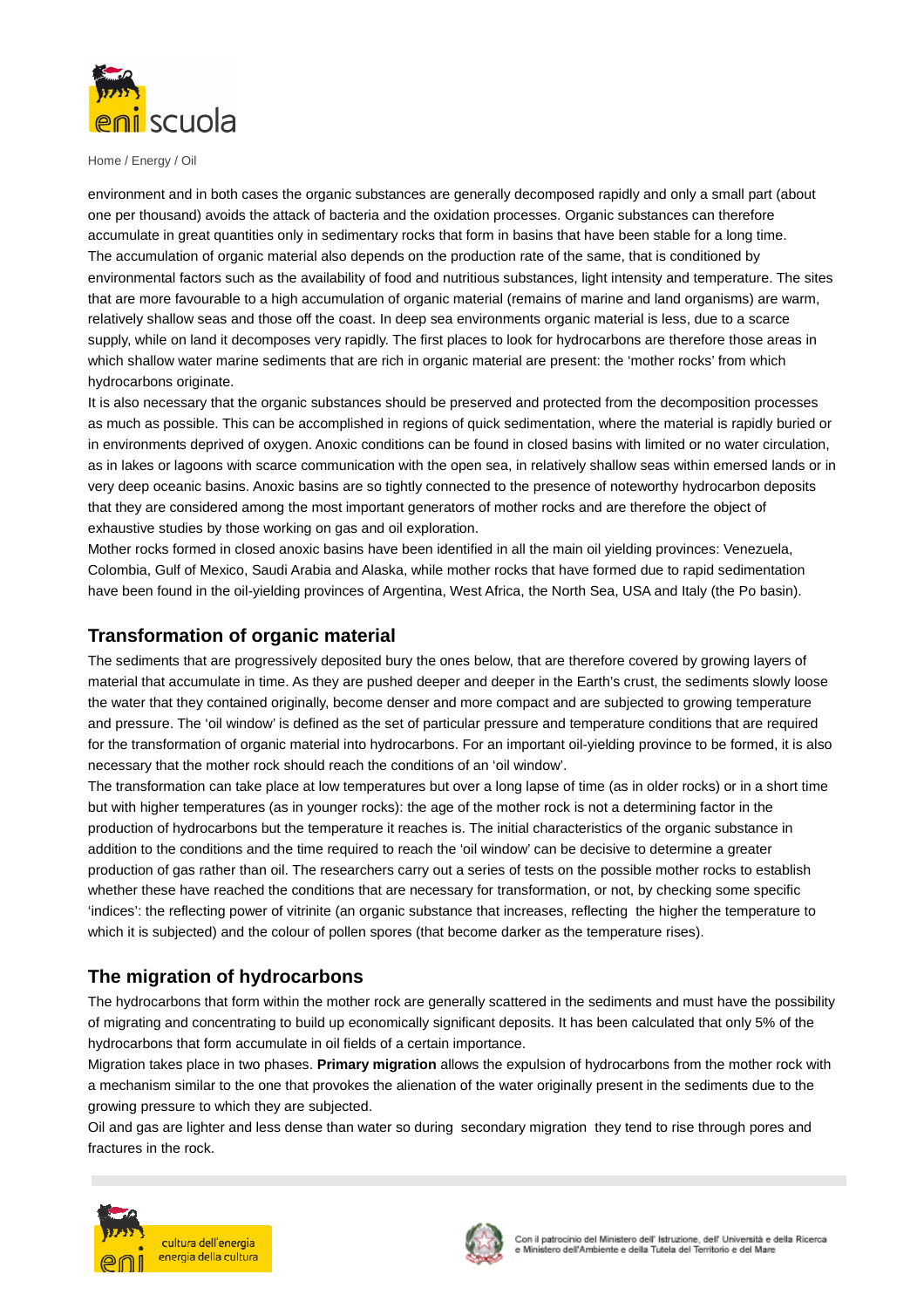

For migration to take place, it is necessary that the surrounding rocks should be permeable, i.e. that they should have pores and fractures wide enough to allow the passage of oil drops and gas bubbles. The higher the permeability of the surrounding rocks, the higher the possibility that a great quantity of hydrocarbons can accumulate. Permeability depends on the geological history of the region and is conditioned by two important factors:

- **initial permeability** depends on the kind of rock and on the conditions of its formation; it is very high in gravel and sand, lower in sandstone and very low in limestone and in igneous and metamorphic rock;
- **secondary permeability** is created by fractures and faults that form in the rock as a result of tectonic deformations or hollows that develop as a consequence of karstification processes.

The more productive oil-yielding provinces must therefore be sought for in places where the geological history has increased the probability of finding rocks with the characteristics of mother rocks surrounded by permeable rocks. Less permeable rocks, such as clay, act as an impermeable barrier that stops hydrocarbon migration and forms the 'cap rock'.

## **Elements that form an oil field**

Hydrocarbons, being light and not very dense, tend to rise while they migrate. If they do not find obstacles on their ideal pathway, they scatter in the overlying rocks until they reach the surface and give rise to spontaneous evidence: the socalled oil seepage that remains on the surface. In short, for an important oil field to form it is necessary that the rock formations that surround the mother rocks should be able to trap and accumulate hydrocarbons within, and require three indispensable conditions:

- the presence of a rock that can contain the hydrocarbons, the so-called reservoir;
- the reservoir rock must be bounded by an impermeable rock, called 'cap rock', capable of stopping the migration of fluids and of confining them within the reservoir;
- the disposition and configuration of the reservoir and cap rocks must be such that they form a rather capacious container with a shape suited to hold the maximum amount of hydrocarbons and constitute the so-called 'trap'.

#### **Capacious reservoirs**

Reservoir rocks must have an elevated porosity and permeability: the higher these values are, the greater the quantity of hydrocarbons that the reservoir rock can contain and the easier it will be to extract oil and gas. Naturally, the greater the volume of the reservoir rock, the greater the volume of the oil field.

The most efficient reservoir rocks are the 'silicoclastic' ones, made up of granules and fragments of pre-existent rocks (sand, sandstone, conglomerate). These rocks are characterized by an elevated porosity and form high quality basins. It has been calculated that 60% of the oil fields discovered up to now are contained in rocks of this type.

Even carbonate rocks (calcareous and dolomite) are good reservoir rocks when they are intensely fractured or of organic origin (such as coastal calcareous rocks), when karst processes are active and create big underground void spaces. A little less than 40% of the world oil fields is contained in rocks of this kind.

All other kinds of rocks make good reservoirs only when they are intensely fractured: generally, they contain very small oil fields that are therefore practically irrelevant, Important fields in fractured granite rock can only be found in the area between Kansas and Texas (Anadark basin), in the Egyptian field of Ashrafi, in the Gulf of Suez and in the off-shore field of Bach-Ho, in Vietnam.

# **A suitable 'cap'**

For the hydrocarbons to remain confined within the reservoir rock it is necessary that it should be surrounded by rocks that prevent the hydrocarbons from moving away. Cap rocks must therefore have characteristics that are in contrast to those necessary for a rock to be a good reservoir: in fact, they have to be as impermeable as possible. Usually they are